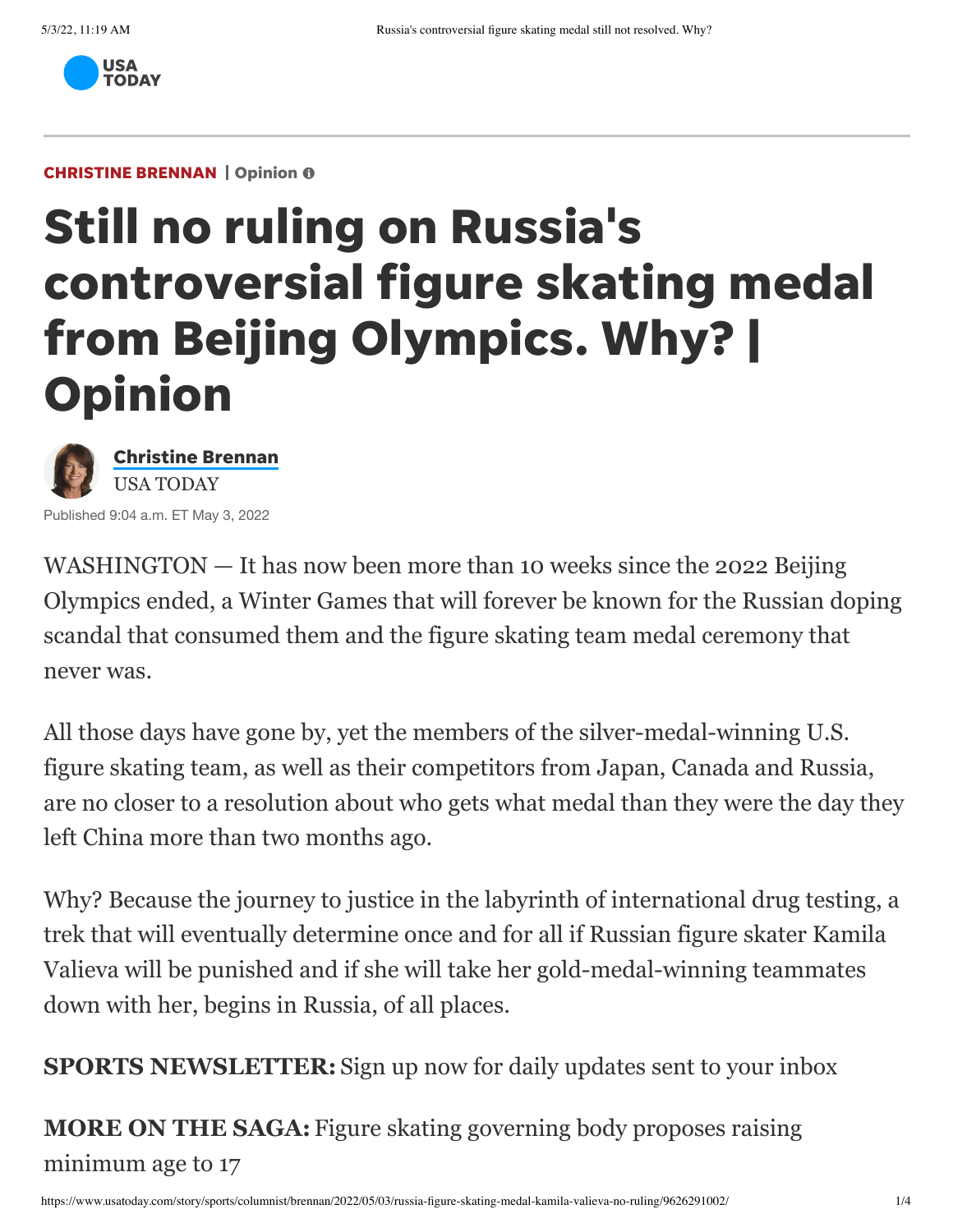Russia, where President Vladimir Putin last week took a short break from overseeing his atrocities in Ukraine to say that Valieva is not guilty of doping, even though she tested positive in December for a banned substance.

Russia, where the investigation is in the hands of the Russian Anti-Doping Agency, the oxymoron to end all oxymorons, an organization that was suspended from 2015- 2018 for helping Russian athletes cheat.

Russia, the country that devised the most dastardly state-sponsored doping scheme this side of East Germany.

Russia, where by all accounts, there has been no movement on the Valieva investigation, even though international drug testing protocols state that the antidoping agency in the country of the athlete who allegedly cheated must begin the process.

"It's maddening," U.S. Olympic & Paralympic Committee CEO Sarah Hirshland said during an interview Monday.

Asked if a medal ceremony might not occur for two, three or even four years, she replied, "I hope not," but said she knows of no timetable for when the American skaters, and the other two teams — whoever they end up being — will get their medals.

It's certainly not going to happen anytime soon.

"We are looking at the possibility of it not being resolved until 2024," said attorney Paul Greene, who represented the U.S. skating team in February in its ill-fated, lastditch appeal for a medal ceremony to be held before the Olympics ended.

https://www.usatoday.com/sports/columnist/brennan-2022/05/03/russia-figure-skating-medal-kamila-kamila-valieva-"It could take that long," Greene said in a phone interview last week. "It's horrible. I've never had more blameless clients than those U.S. skaters. Totally blameless. They did nothing wrong. They were only asking for their silver medals. They weren't asking to be upgraded to gold. They just wanted what every other athlete who has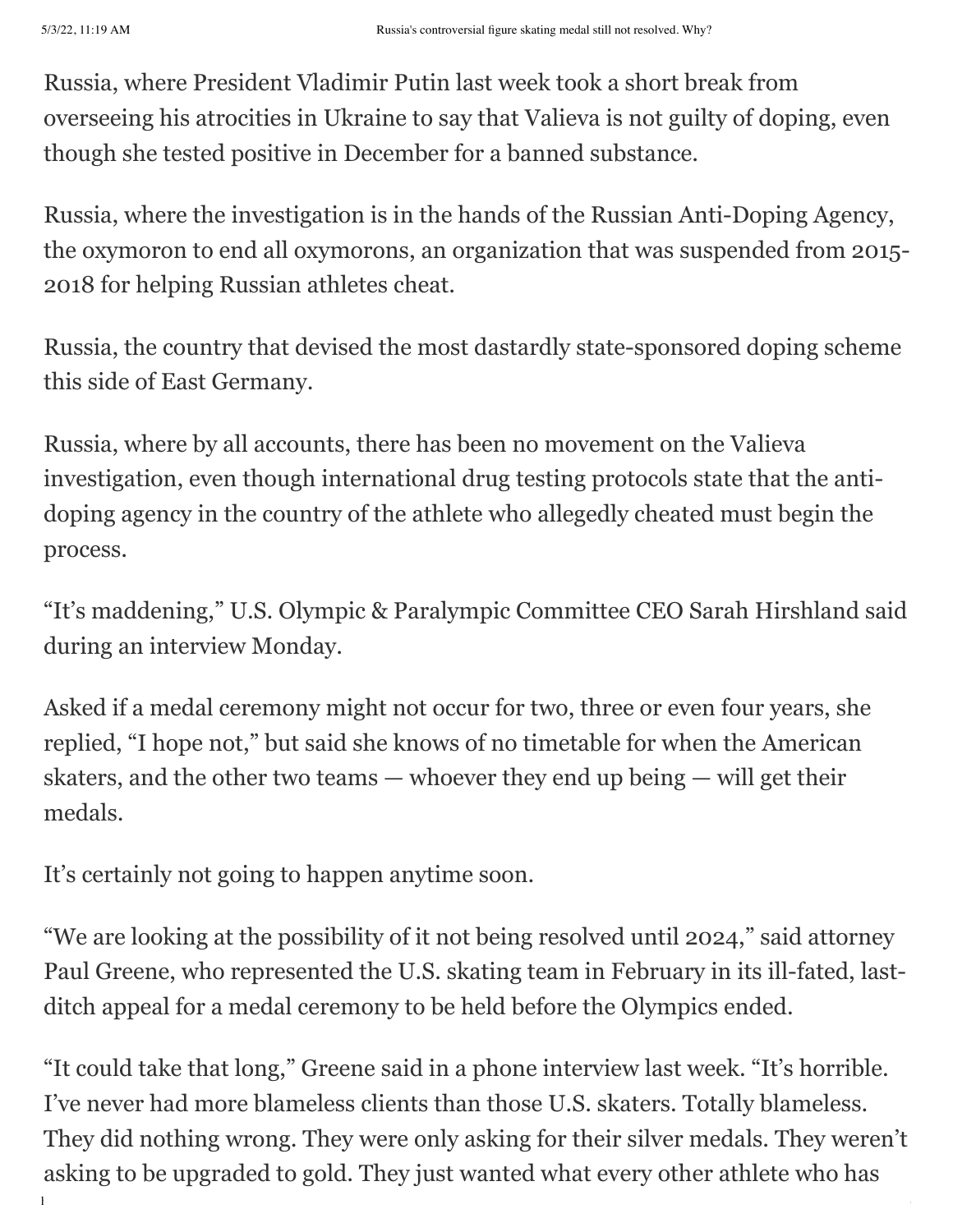won a medal has received. Instead, they are the only athletes to ever be denied a medal ceremony at the Olympics."

So, too, were the Japanese skaters, who finished third, and, possibly, the Canadians, who finished fourth and would move up a spot if Russia is stripped of its gold medal.

The lack of any semblance of a sense of urgency for Russia to investigate and punish its own is bad enough. Then consider the invasion of Ukraine, a horrifying yet opportune distraction for Russia's sports leaders. Put it all together and the Valieva case is something that the Russians appear to have conveniently forgotten.

"I've said to our figure skaters as recently as last night, nothing is more frustrating than the timing of the Russian invasion," Hirshland said. "It has completely paralyzed progress that may have been made because this investigation really sits first and foremost with RUSADA as the first step.

"The dynamic between Russia, the Russian Olympic Committee, the Russian Paralympic Committee, and likely RUSADA, the whole Russian sport ecosystem, is absolutely tied up in this," she said. "And so I think the impact is significant in an unfortunate way that probably does mean further delay in resolution on the figure skating team."

Hirshland also called out Putin for his inappropriate public defense of Valieva.

"When you have a national president or a national leader commenting on the outcome of an investigation before the investigation is done, it does cause you to question whether or not you can count on fair process," she said.

https://www.usatoday.com/sports/columnist/brennan-2022/05/03/russia-figure-skating-medal-kamila-kamila-valieva-So what's next? All eyes are on RUSADA. Nothing happens before it does its job. Marta Nawrocka, a spokesperson for the International Testing Agency, an independent anti-doping organization, said in an email that while "there is not really a standardized time frame for cases…anything from a couple of weeks up to 12 months is possible, depending on the various procedures and delays.